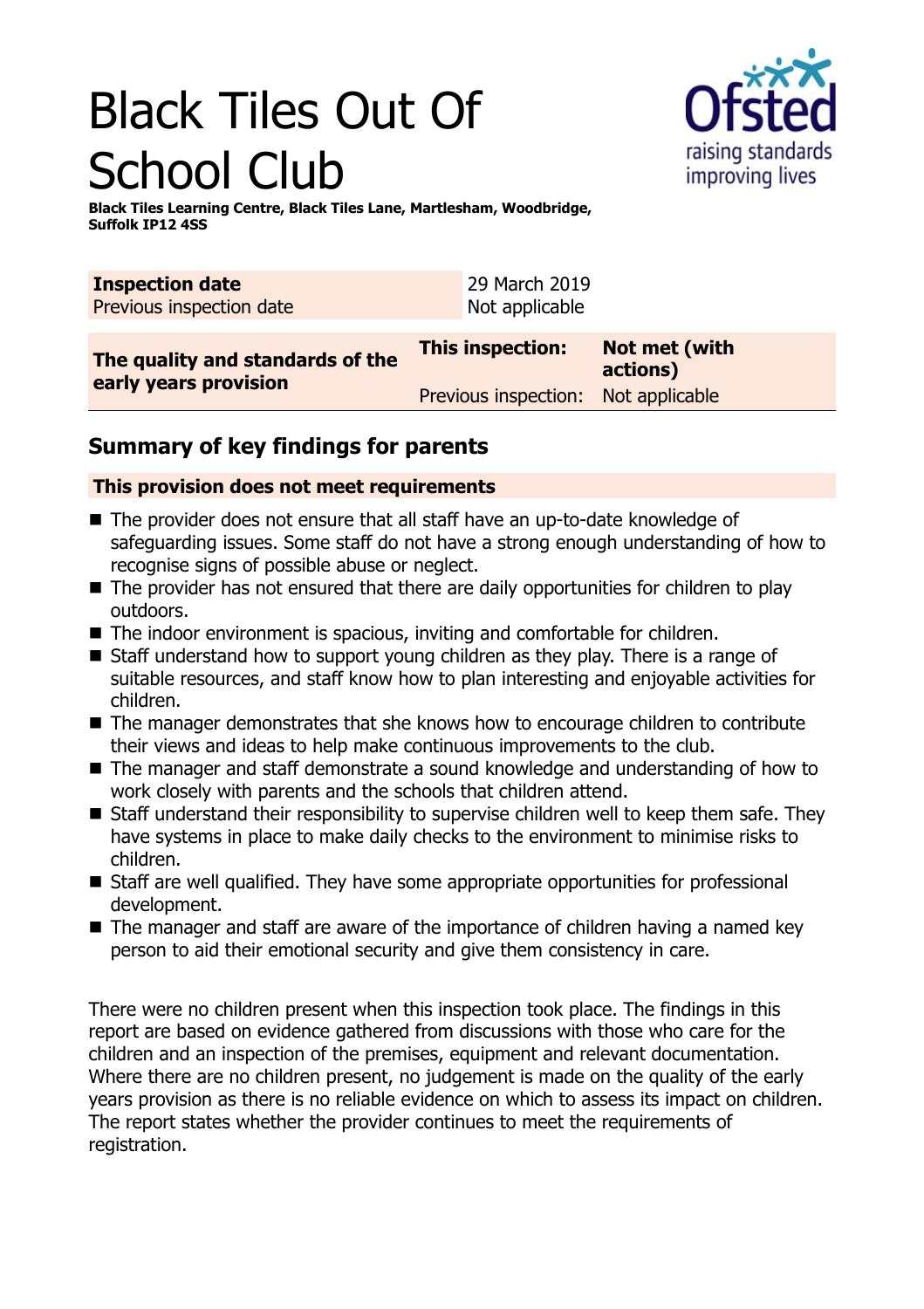## **What the setting needs to do to improve further**

#### **To meet the requirements of the early years foundation stage and Childcare Register the provider must:**

|                                                                                                                                                                                              | Due date   |
|----------------------------------------------------------------------------------------------------------------------------------------------------------------------------------------------|------------|
| train all staff to understand the safeguarding policy and ensure<br>they have an up-to-date knowledge of the possible signs of abuse<br>and neglect and how to respond appropriately to them | 30/04/2019 |
| ensure that outdoor activities are planned and taken on a daily<br>basis.                                                                                                                    | 30/04/2019 |

#### **Inspection activities**

- $\blacksquare$  The inspector had a tour of the club, including a grassed area close to the premises that is intended to be used regularly for outdoor play.
- $\blacksquare$  The inspector viewed documentation, including evidence of the suitability of staff members, first-aid training certificates, policies and procedures.
- $\blacksquare$  The inspector held joint discussions with the manager and provider.
- $\blacksquare$  The inspector spoke with staff at appropriate times during the inspection.

### **Inspector**

Kate Hipperson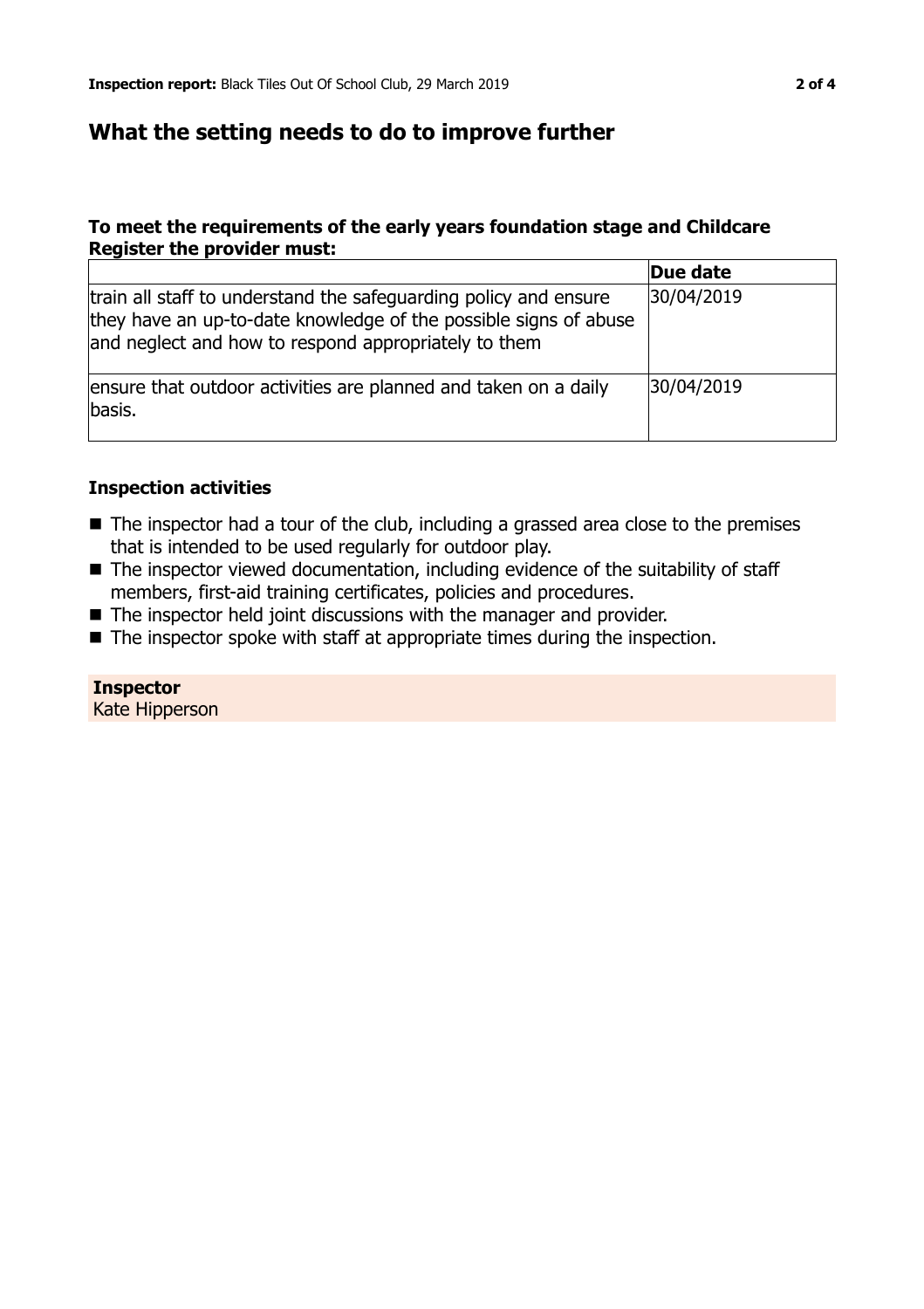## **Setting details**

| Unique reference number                             | EY560048                                                                             |
|-----------------------------------------------------|--------------------------------------------------------------------------------------|
| <b>Local authority</b>                              | <b>Suffolk</b>                                                                       |
| <b>Inspection number</b>                            | 10101814                                                                             |
| <b>Type of provision</b>                            | Childcare on non-domestic premises                                                   |
| <b>Registers</b>                                    | Early Years Register, Compulsory Childcare<br>Register, Voluntary Childcare Register |
| Day care type                                       | Out-of-school day care                                                               |
| <b>Age range of children</b>                        | $5 - 11$                                                                             |
| <b>Total number of places</b>                       | 32                                                                                   |
| Number of children on roll                          | 54                                                                                   |
| Name of registered person                           | Little Joe Limited                                                                   |
| <b>Registered person unique</b><br>reference number | RP905992                                                                             |
| Date of previous inspection                         | Not applicable                                                                       |
| Telephone number                                    | 01473 624068                                                                         |

Black Tiles Out Of School Club registered in 2018. The club employs four members of childcare staff. Of these, three hold an appropriate early years qualification at level 3. The club opens from Monday to Friday all year round. Sessions are from 7.30am until 9am and from 3pm until 6pm during term time, and from 7.30am until 6pm during the school holidays.

This inspection was carried out by Ofsted under sections 49 and 50 of the Childcare Act 2006 on the quality and standards of provision that is registered on the Early Years Register. The registered person must ensure that this provision complies with the statutory framework for children's learning, development and care, known as the early years foundation stage.

Any complaints about the inspection or the report should be made following the procedures set out in the guidance Complaints procedure: raising concerns and making complaints about Ofsted, which is available from Ofsted's website: www.ofsted.gov.uk. If you would like Ofsted to send you a copy of the guidance, please telephone 0300 123 4234, or email [enquiries@ofsted.gov.uk.](mailto:enquiries@ofsted.gov.uk)